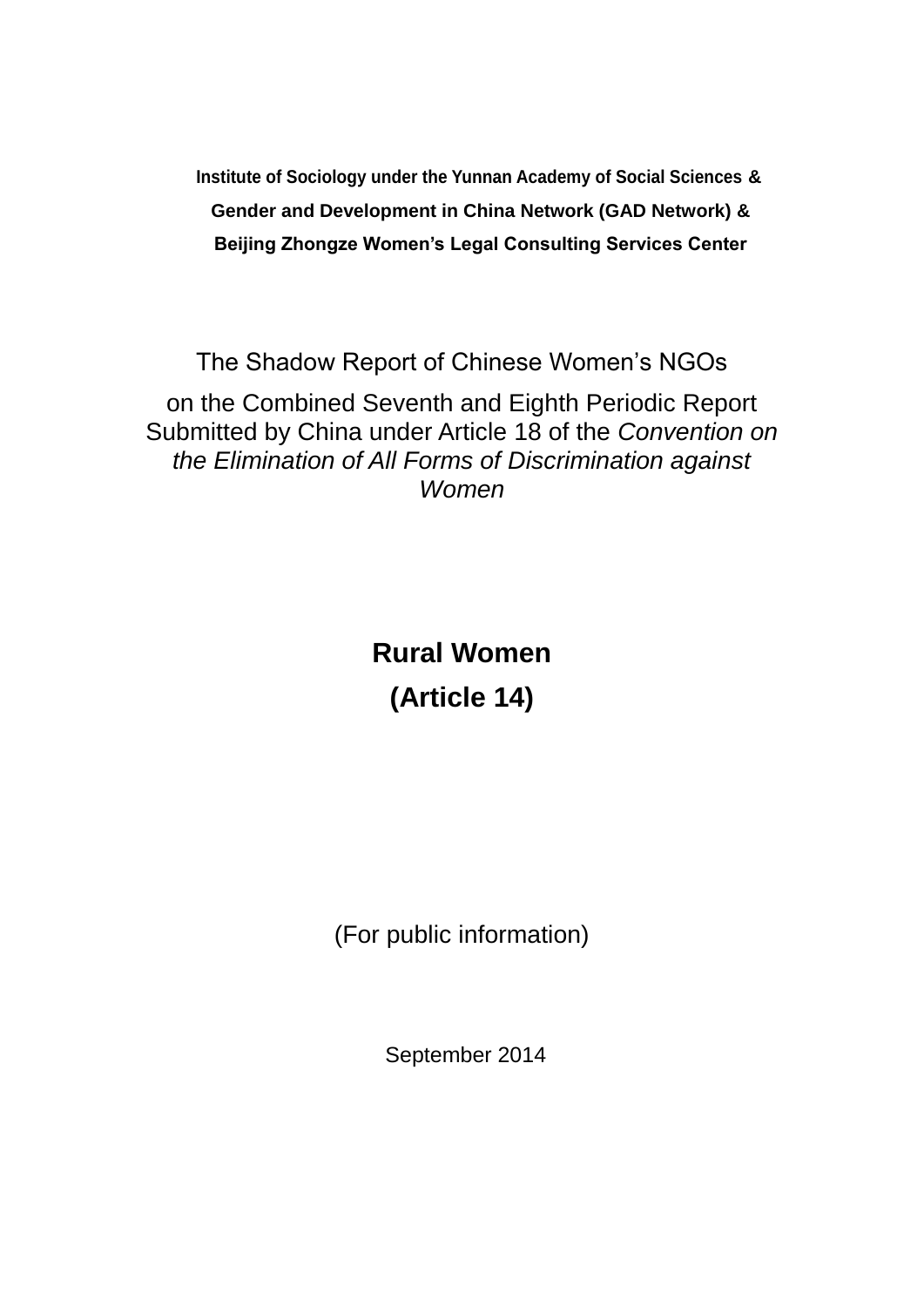## **Rural Women (Article 14)**

**Institute of Sociology under the Yunnan Academy of Social Sciences Gender and Development in China Network (GAD Network) Beijing Zhongze Women's Legal Consulting Services Center**

#### **I. Efforts and Progress**

**The Chinese government has safeguarded the land rights and interests of rural women through legislation and policy making.** By 2012, 18 provinces (autonomous regions and municipalities) across the country has developed measures for implementation of the *Law on Land Contract in Rural Areas*, and 15 provinces (autonomous regions and municipalities) introduced measures for distribution of land compensation, with more specific provisions for married, divorced and widowed women regarding their entitled land contract rights and interests. The *Property Law* coming into effect as of October 1, 2007 plays a role in curtailing the conducts against the legitimate rights and interests of the members of collective economic organizations (including women) in the name of village pacts, general assembly decisions of the villagers and other means. The *Law on the Mediation and Arbitration of Rural Land Contract Disputes* coming into effect as of January 2010 also provides a new means of relief for rural women involved in land rights disputes. On July 30, 2011, the Chinese government promulgated *China National Program for Women's Development (2011-2020)*, setting the protection of the land rights and interests of rural women as one of the main objectives and key strategic initiatives. Meanwhile, NGOs have been raising public attention to rural women's land rights and interests via legal aid and public interest litigation. For example, Beijing Zhongze Women's Legal Consulting Services Center have been providing legal aid for women whose land rights and interests are violated, with a large number of high-profile cases processed throughout years. In recent years, the Center launched projects in several provinces, facilitating the establishment of a three-level model (villager autonomy, judicial trial and government policy) to secure rural women's land rights, and advancing the institutional reform at the project sites to better protect the land rights and interests of rural women.

**Technical training and supportive funds and projects have been provided to promote women's entrepreneurship, helping rural women out of poverty.** The *National Technology Training Plan for New Farmers (2003-2010)* developed by the Ministry of Agriculture stresses the importance to mobilize and encourage rural women to take advantage of the relevant educational resources. Modern distance education for rural women made its premiere in 2009, providing the majority of rural women with regular training. In 2010, the Ministry of Education and the ACWF jointly released the *Opinions on Doing a Good Job in Vocational Education and Skills Training for Rural Women* in order to improve rural women's scientific and cultural well-beings and empower them in the development of modern agriculture, entrepreneurship and employability. Local women's federations founded around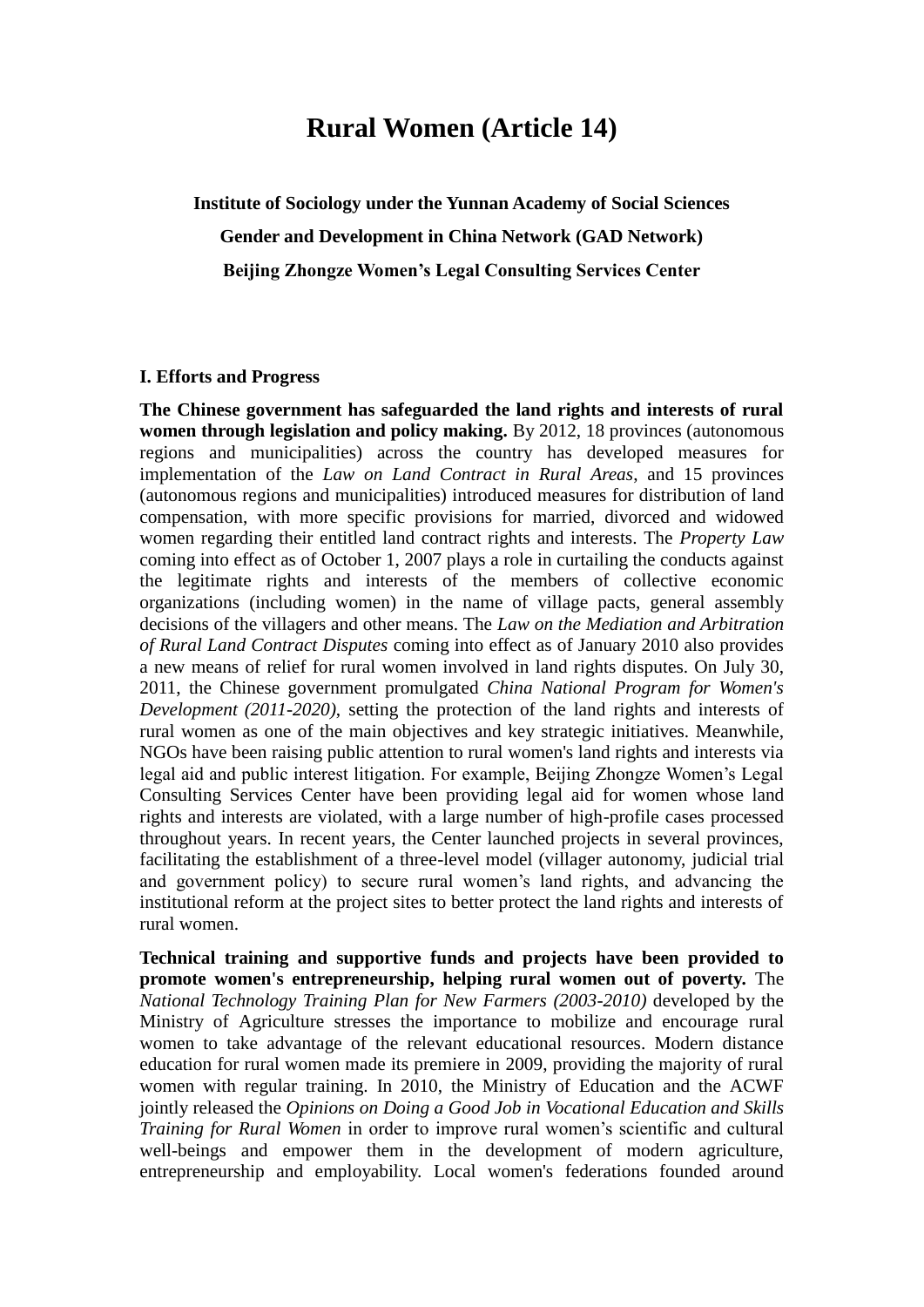150,000 schools for rural women and created more than 200,000 agricultural and forestry technology demonstration bases in various types and at all levels, to provide rural women, especially women in poor areas in central and western China, with training of practical technology and the related knowledge. Microfinance for rural women proceeds on an ongoing basis. To enhance women's production and living conditions, as of the end of 2012, the program "Mother's Water Cellar" had attracted more than 600 million yuan for the construction of water cellars and small-size centralized water supply facilities, directly benefiting 1.9 million people. The China Population Welfare Foundation, the China Family Planning Association and the China Population News jointly launched a Happiness Project for the alleviation of poor mothers. As of the end of 2011, 463 project sites were set up in 29 provinces, municipalities and autonomous regions across the country, with a total investment of 830 million Yuan, relieving 250,000 poor mothers and families and benefiting a population of 1.13 million.

**Women's right to political participation has been safeguarded by legislation, training and networking.** The *Organic Law of the Villagers' Committees of the People's Republic of China* revised in October 2010 stipulates that there should be women members in each villagers' committee, and female village representatives shall account for more than one-third of the village assembly attendants. The ACWF and the Li Ka Shing Foundation cooperated in a training program, with over 4,000 female village leaders trained from 2010 to 2011. Other organizations engaged in training and support network construction for backbone and elected women include the Hunan Women's Federation, Shaanxi Research Association for Women and Family, Qianxi County of Hebei Province, the Gender & Participatory studio under the Yunnan Academy of Social Sciences, Henan Community Education Research Center, Beijing Cultural Development Center for Rural Women and so on.

**Health education and services have reached rural women.** Women's federations at all levels have carried out many programs, such as the fitness campaign for hundreds of millions of women, the Health Express for Mothers project, the project for gender equality and reproductive health, etc. *China Environmental Protection Association*  (*CEPA*) Centre of Women's Environment and Women's Health Network has also launched education and advocacy campaigns on women, the environment and health. In Yunnan, NGOs have carried out training and intervention sessions in the projects for reproductive health and AIDS prevention, enhancing gender analysis capacity of their partners while preparing training handbooks and reading materials. According to the Third Wave Survey on The Social Status of Women in China 2010, among rural women aged under 35, 89.4% received prenatal care before giving birth to the last child, while 87.7% delivered their children in the hospital, up by 13.4 and 40.6 percentage points respectively compared with 2000.

### **II. Gaps and Challenges**

**Rural women's land rights and interests are still challenged in many ways.** As is shown in the Third Wave Survey on The Social Status of Women in China, 21.0% of rural women do not possess any land in 2010, 11.8 percentage points higher over 2000. Among them, women losing land due to marital changes (getting married, remarried, divorced or widowed) accounted for 27.7% (compared to the only 3.7% among men), while women losing land due to expropriation or circulation accounted for 27.9% (of which 87.9% received a compensation while 12.1% failed to obtain any compensation, 1.9 percentage points higher than that of men). In addition, landless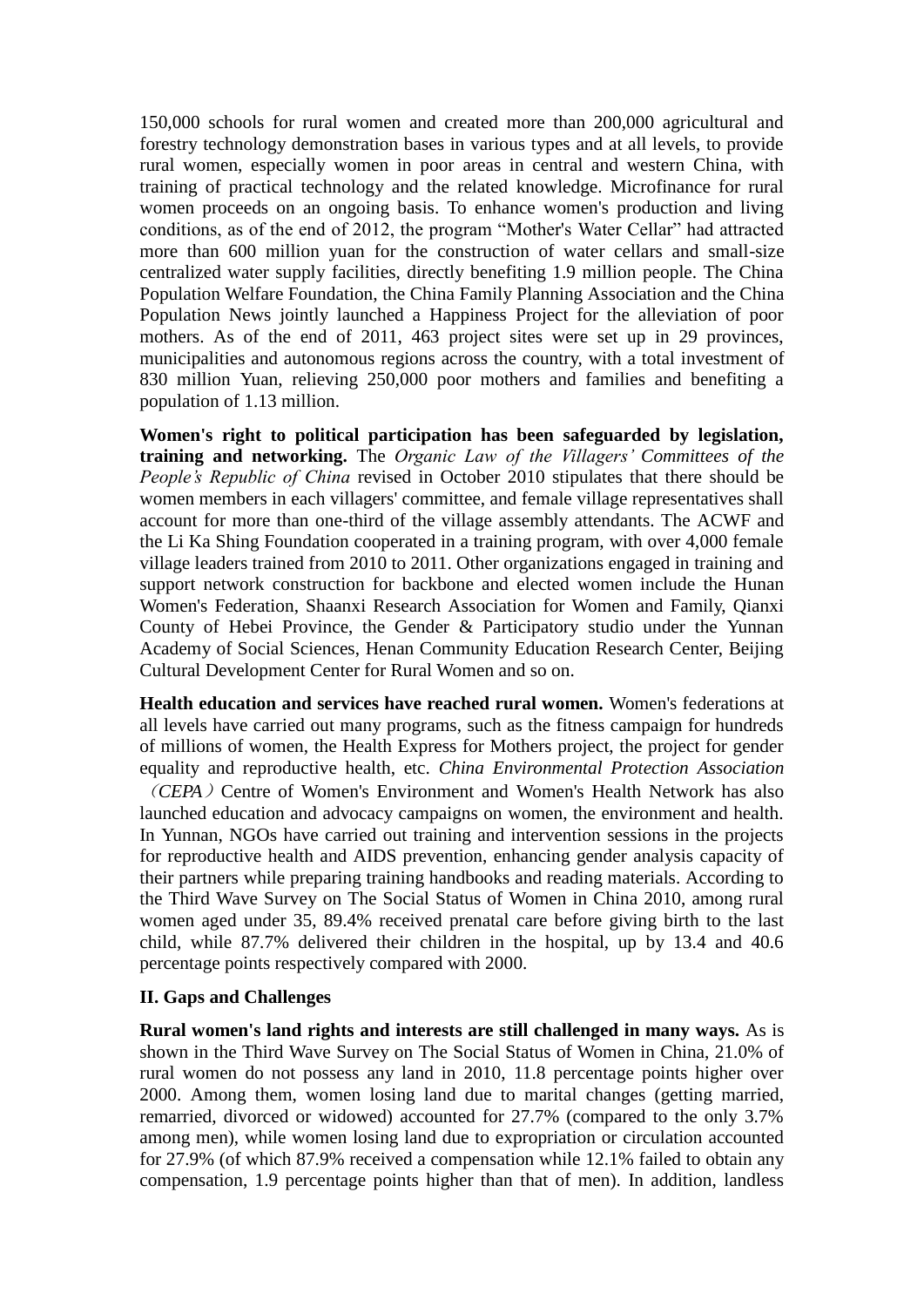women got fewer opportunities for resettlement than men did, indicating the need to build a better-established rights mechanism for rural women whose land rights and interests are infringed.

**There are fewer rural women engaged in non-agricultural labor than men by proportion, and women earn a lower income than men do.** The Third Wave Survey on The Social Status of Women in China 2010 showed that in rural areas the average annual labor income of working women was 56.0% of that of men, and the proportion of rural women mainly engaged in non-agricultural labor was 24.9% compared to the 36.8% of men.

**Provisions on the proportion of rural women engaged in politics still face challenges in enforcement.** According to the Third Wave Survey on The Social Status of Women in China, women accounted for 19.3% of the villagers' committee members, 5.8% of the committee directors (principal and deputy) and 17.5% of the villager representatives, not matching the role they played in production and daily life.

**Education of rural women was still lower than that of men and urban women.** Women receiving high school education and above accounted for 33.7% on average, respectively 54.2% and 18.2% in urban and rural areas while only 10.0% in central and western China, 4.6 percentage points lower than that of men in the rural areas.

**Prenatal care and hospital delivery were not so popular among women in rural areas compared to urban women.** According to the Third Wave Survey on The Social Status of Women in China, the proportions of rural women aged under 35 receiving prenatal care before giving birth to the last child and delivering their children in the hospital were respectively 5.4 and 9.5 percentage points lower than that of urban women, while in central and western regions, 43.4% of rural women had never done any gynecological examination, 4.3 percent higher than their peers in the eastern region.

### **III. Suggestions in Response**

**Measures should be adopted to ensure the land rights and interests of rural women.** Gender-sensitive legislation is necessary in defining the membership of a collective economic organization, and the co-owners (including women) of the family entitled to land contract and management rights should be legally defined; In the replacement or renewal of certificates for land titles, the names of the spouses should be concurrently registered with the certificate, clearly defining identical rights and obligations for both parties and requiring the signature by both parties to validate any transfer, assignment or lease of land so as to prevent women from losing their rural land contract rights without being informed. In addition, oversight mechanisms should be phased in to review the legality of villagers' autonomy and village pacts in approach to regulate self-governance. In terms of judicial relief, refined provisions should be developed to ensure women of truly effective assistance.

**More employment and training opportunities should be offered to rural women.** Production models and operating programs that may benefit rural women should be scaled up to ensure women's access to reliable and efficient resources of agricultural production. Rural women should be enabled to better use financial services, encouraging them to form mutual-help cooperatives and production associations. Efforts should be made to raise rural women's awareness of new agricultural knowledge as well as to increase their use of new media. The relevant training should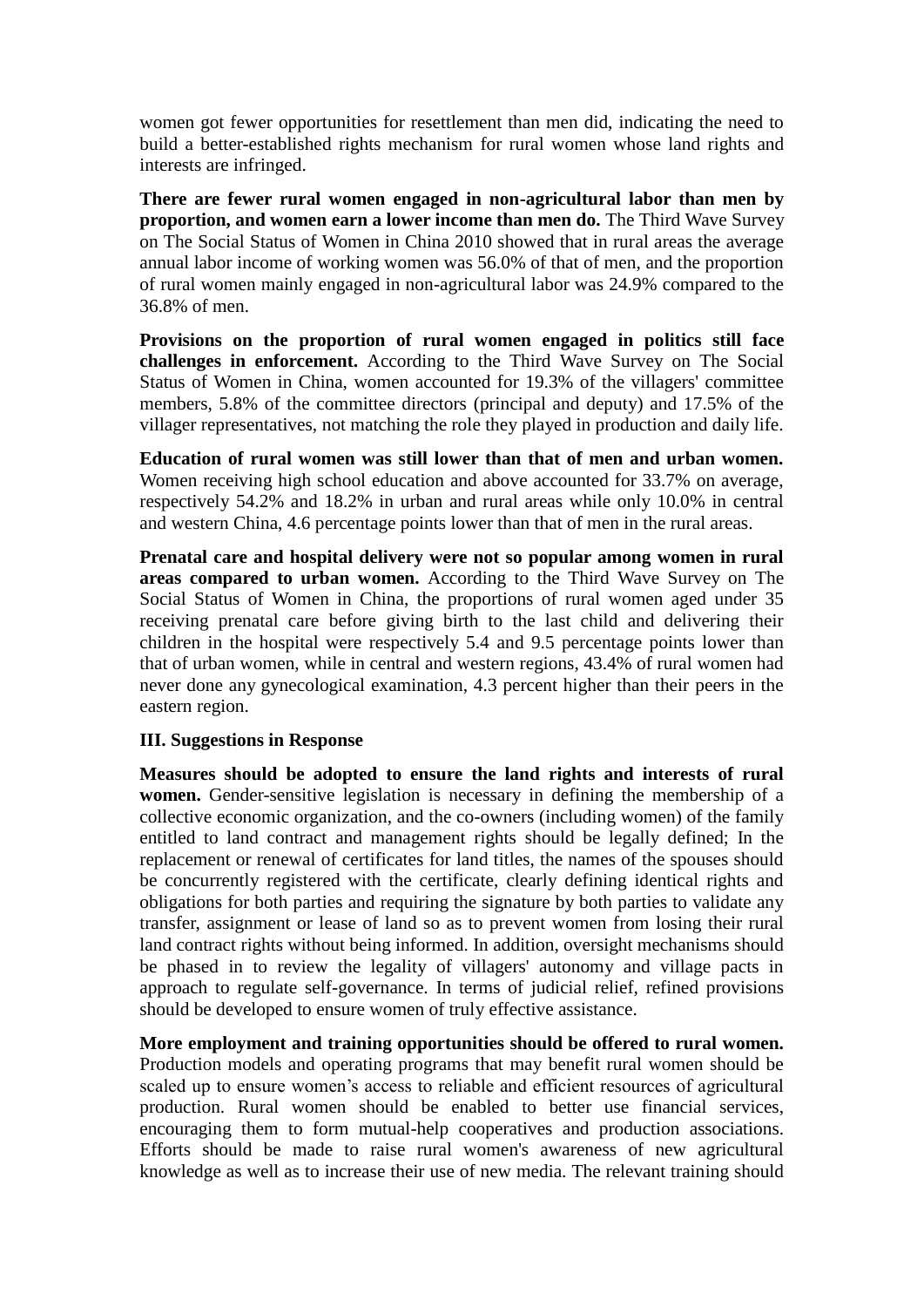take into account the realities of rural women when designing the contents and methods as well as arranging time and place.

**Policies on mandatory quota of women engaged in political decision making should be effectively implemented, backed by capacity building and advocacy campaigns to promote rural women's political participation.** Effective mechanisms should be sought to raise the proportion of rural women engaged in politics to empower them in political affairs. More educational resources and opportunities should be developed to strengthen leadership training and capacity building for community management of backbone women leaders at the grassroots level, as well as to improve the selection and promotion procedures. Teambuilding should be intensified among grassroots women's organizations in rural communities. Besides, gender-based discrimination in village pacts should be casted aside.

**In respect of production, life and public services in rural areas, further attention should be paid to the needs of women left behind.** In the busy season, enterprises employing massive migrant workers are encouraged to support these workers back home for farming work. Aid teams should be organized in rural areas for production purposes, using specialized machinery to help left-behind women complete farming tasks, reducing the their labor load. Cultural and entertainment facilities should be redoubled for left-behind women, accompanied by skills or knowledge training, helping them lead a rich cultural life. Service mechanisms should be bettered on an ongoing basis to provide information consulting and psychological counseling for left-behind rural women regarding family and marital relations.

**More efforts should be made in support of education, health and social security.** There should be more investment in educational resources for the poor and remote areas, thus ensuring the right to education for girls. Dedicated investment and medical assistance should be employed among key targeted population. The general social security system should be refined, with social assistance mechanisms established to help vulnerable groups of women (women from single-parent families, with lower educational level or suffering other difficulties) in rural areas.